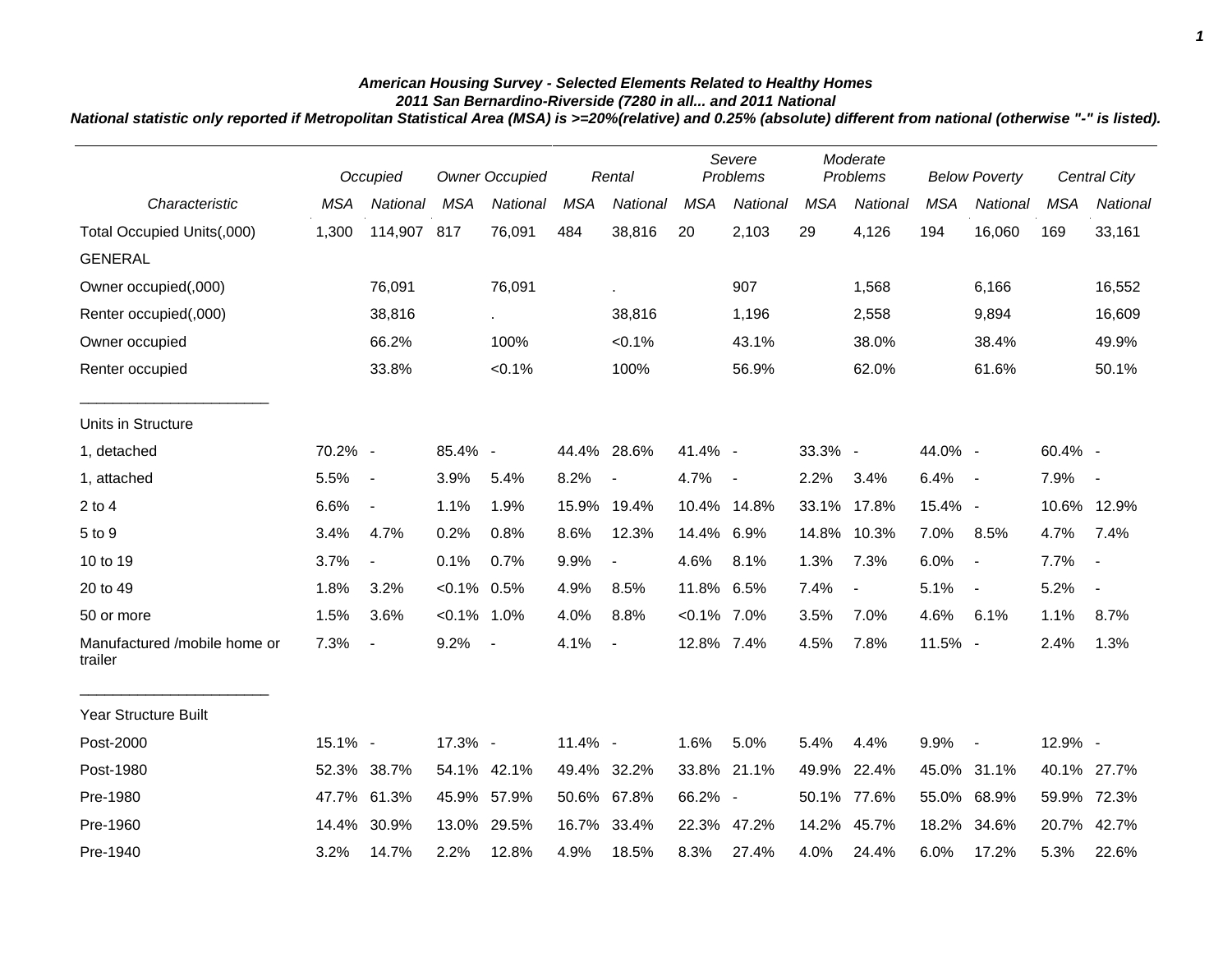|                                                             | Occupied |                          | <b>Owner Occupied</b> |                          | Rental     |                | Severe<br>Problems |             | Moderate<br>Problems |             | <b>Below Poverty</b> |                          | Central City |                |
|-------------------------------------------------------------|----------|--------------------------|-----------------------|--------------------------|------------|----------------|--------------------|-------------|----------------------|-------------|----------------------|--------------------------|--------------|----------------|
| Characteristic                                              | MSA      | National                 | MSA                   | National                 | <b>MSA</b> | National       | <b>MSA</b>         | National    | <b>MSA</b>           | National    | <b>MSA</b>           | National                 | <b>MSA</b>   | National       |
| Foundation (for 1-unit not<br>manufactured)                 |          |                          |                       |                          |            |                |                    |             |                      |             |                      |                          |              |                |
| 1-Unit not manufactured(,000)                               | 984      | 80,505                   | 729                   | 66,752                   | 255        | 13,753         | 9                  | 1,040       | 10                   | 1,772       | 98                   | 7,844                    | 115          | 18,949         |
| With a basement under all of<br>house                       | 0.2%     | 32.7%                    | 0.2%                  | 34.4%                    | $< 0.1\%$  | 24.0%          | $< 0.1\%$          | 32.2%       | $< 0.1\%$            | 22.1%       |                      | $< 0.1\%$ 27.3%          |              | $<0.1\%$ 31.9% |
| With a basement under part of<br>house                      | 0.8%     | 10.6%                    | 0.8%                  | 11.3%                    | 0.9%       | 7.2%           | 2.4%               | 7.9%        | 3.3%                 | 8.7%        | 0.9%                 | 7.3%                     | 1.9%         | 8.1%           |
| With a crawl space                                          | 10.4%    | 22.1%                    | 9.9%                  | 21.4%                    | 12.0%      | 25.3%          | 17.8%              | 24.1%       | 19.2%                | 40.2%       | 14.9%                | 25.9%                    | 10.6%        | 20.2%          |
| On a concrete slab                                          | 87.9%    | 33.1%                    | 88.4%                 | 31.5%                    | 86.5%      | 41.1%          | 79.9%              | 29.7%       | 77.5%                | 23.7%       | 83.7%                | 36.4%                    | 87.1%        | 38.2%          |
| In some other way                                           | 0.7%     | 1.6%                     | 0.8%                  | 1.4%                     | 0.7%       | 2.4%           | $< 0.1\%$ 6.1%     |             | $<0.1\%$ 5.3%        |             | 0.5%                 | 3.2%                     | 0.4%         | 1.6%           |
| <b>EXTERIOR</b>                                             |          |                          |                       |                          |            |                |                    |             |                      |             |                      |                          |              |                |
| <b>External Building Conditions (non</b><br>multiunit)      |          |                          |                       |                          |            |                |                    |             |                      |             |                      |                          |              |                |
| Sagging roof                                                | 1.8%     | $\blacksquare$           | 1.9%                  | $\overline{\phantom{a}}$ | 1.5%       | 2.9%           | 10.6% -            |             | 3.2%                 | 11.4%       | 4.8%                 | 3.8%                     | 0.3%         | 2.4%           |
| Missing roofing material                                    | 3.6%     | $\overline{\phantom{a}}$ | 3.5%                  | $\overline{\phantom{a}}$ | 3.7%       | $\blacksquare$ | 6.6%               | 9.9%        | 26.5%                | 14.3%       | 5.4%                 | $\overline{\phantom{a}}$ | 0.7%         | 3.8%           |
| Hole in roof                                                | 2.1%     | 1.5%                     | 2.3%                  | 1.3%                     | 1.5%       | 2.4%           | 4.7%               | 7.6%        |                      | 15.2% 11.9% | 3.6%                 | $\overline{\phantom{a}}$ | 0.7%         | 1.9%           |
| Missing bricks, siding, other<br>outside wall material      | 2.5%     | $\blacksquare$           | 2.2%                  |                          | 3.5%       | $\blacksquare$ | 6.6%               | 10.7%       | 17.1% -              |             | 4.2%                 | $\overline{\phantom{a}}$ | 3.1%         | $\blacksquare$ |
| Sloping outside walls                                       | 1.1%     | $\blacksquare$           | 0.7%                  | 1.0%                     | 2.0%       | $\blacksquare$ | 10.2% 5.9%         |             | 13.4%                | 8.4%        | 3.5%                 | 2.3%                     | 2.6%         | 1.5%           |
| Boarded up windows                                          | 1.3%     | $\blacksquare$           | 1.2%                  | 0.9%                     | 1.4%       | $\blacksquare$ | 4.5%               | $\sim$ $-$  | 0.9%                 | 6.1%        | 3.0%                 | $\overline{\phantom{a}}$ | 0.7%         | 1.5%           |
| Broken windows                                              | 5.3%     | 4.2%                     | 5.7%                  | 3.7%                     | 4.0%       | 6.6%           | 17.3% -            |             | 31.0%                | 18.1%       | 8.5%                 | $\overline{\phantom{a}}$ | 3.3%         | 4.8%           |
| Bars on windows                                             | 3.9%     | 2.9%                     | 3.6%                  | 2.7%                     | 4.7%       |                | $< 0.1\%$          | 4.2%        | 12.2%                | 7.5%        | 6.8%                 | 4.8%                     | 4.2%         | 8.9%           |
| Foundation crumbling or has open 4.3% 5.4%<br>crack or hole |          |                          | 4.3% 5.1%             |                          | 4.5%       | 6.8%           |                    | 20.6% 15.0% |                      | 23.8% 18.5% | 6.2%                 | 8.4%                     | 2.9%         | 6.4%           |
| None of the above                                           | 81.8% -  |                          | 81.6% -               |                          | 82.3% -    |                | 61.7% -            |             |                      | 33.9% 50.3% | 72.4% -              |                          | 87.1% -      |                |
| None of the above(excluding bars) 84.9% -                   |          |                          | 84.6% -               |                          | 85.7% -    |                | 61.7% -            |             |                      | 38.2% 53.3% | 77.2% -              |                          | $91.1\%$ -   |                |
| Water Leakage During Last 12<br>Months                      |          |                          |                       |                          |            |                |                    |             |                      |             |                      |                          |              |                |

*2*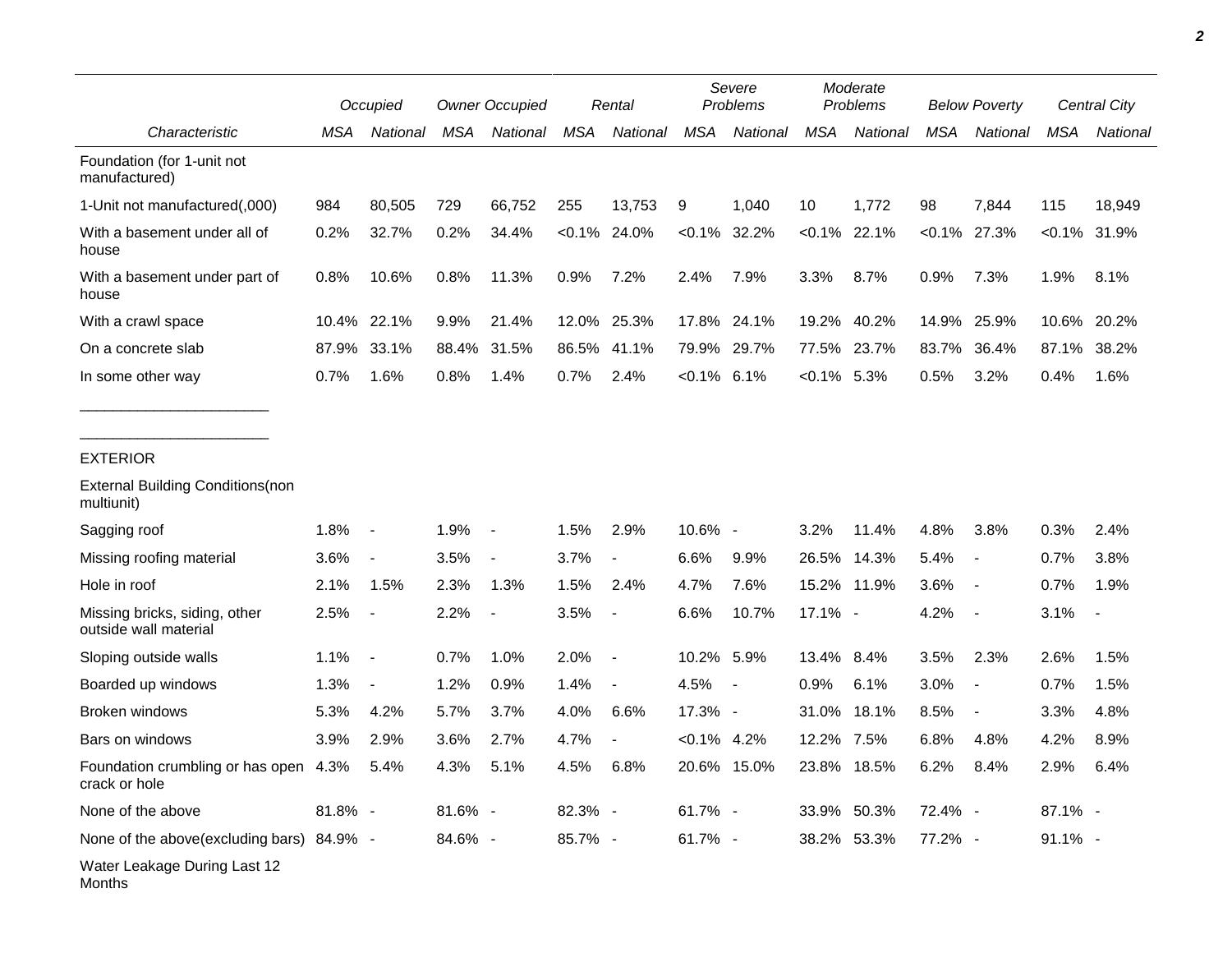|                                               |                | Occupied                 |           | <b>Owner Occupied</b>    |         | Rental                   |                | Severe<br>Problems       |                | Moderate<br>Problems     |           | <b>Below Poverty</b>     |          | Central City   |
|-----------------------------------------------|----------------|--------------------------|-----------|--------------------------|---------|--------------------------|----------------|--------------------------|----------------|--------------------------|-----------|--------------------------|----------|----------------|
| Characteristic                                | MSA            | National                 | MSA       | National                 | MSA     | National                 | MSA            | National                 | MSA            | National                 | MSA       | National                 | MSA      | National       |
| With leakage from outside<br>structure        | 9.2%           | $\blacksquare$           | 10.6% -   |                          | 6.8%    | 9.8%                     | 9.8%           | 17.4%                    | 32.0% -        |                          | 11.8% -   |                          | 6.1%     | 11.6%          |
| Roof                                          | 6.8%           | $\blacksquare$           | 8.1%      | 6.1%                     | 4.6%    | $\overline{\phantom{a}}$ | 8.4%           | $\overline{\phantom{a}}$ |                | 23.3% 16.8%              | 9.4%      | 6.5%                     | 5.8%     |                |
| <b>Basement leak</b>                          | $< 0.1\%$ 2.8% |                          | $< 0.1\%$ | 3.4%                     | 0.1%    | 1.4%                     | $< 0.1\%$ 2.5% |                          | $< 0.1\%$ 5.1% |                          | $< 0.1\%$ | 1.9%                     | $<0.1\%$ | 2.6%           |
| Walls, closed windows, or doors<br>leak       | 1.5%           | 2.2%                     | 1.5%      | 1.8%                     | 1.5%    | 3.0%                     | 1.8%           | 4.7%                     | 9.8%           | $\overline{\phantom{a}}$ | 2.0%      | 2.8%                     | 1.4%     | 2.9%           |
| Other or Unknown exterior Leak                | 1.2%           | $\blacksquare$           | 1.2%      | $\blacksquare$           | 1.1%    | $\overline{\phantom{a}}$ | 1.3%           | 2.9%                     | 5.8%           | 3.3%                     | 1.5%      | $\sim$                   | 0.3%     | 1.4%           |
| <b>INTERIOR</b>                               |                |                          |           |                          |         |                          |                |                          |                |                          |           |                          |          |                |
| Damage                                        |                |                          |           |                          |         |                          |                |                          |                |                          |           |                          |          |                |
| Holes in floors                               | 1.2%           |                          | 0.9%      | $\blacksquare$           | 1.7%    | $\overline{\phantom{a}}$ | 4.8%           | 7.2%                     | 18.7% 9.9%     |                          | 2.1%      | $\sim$                   | 0.4%     | 1.3%           |
| Open cracks or holes                          | 4.4%           | $\overline{\phantom{a}}$ | 3.3%      | 4.2%                     | 6.3%    | $\blacksquare$           | 8.0%           | 18.1%                    |                | 44.3% 29.9%              | 10.5% -   |                          | 3.6%     | 6.7%           |
| Broken plaster or peeling paint               | 1.4%           | 2.1%                     | 1.0%      | 1.5%                     | 2.2%    | 3.1%                     | 6.6%           | 8.3%                     | 19.8% -        |                          | 2.6%      | 3.4%                     | 0.4%     | 3.2%           |
| Water Leakage During Last 12<br><b>Months</b> |                |                          |           |                          |         |                          |                |                          |                |                          |           |                          |          |                |
| With leakage from inside structure 9.4%       |                | $\overline{\phantom{a}}$ | 8.4%      | $\blacksquare$           | 11.3% - |                          | 17.0% -        |                          |                | 34.3% 25.1%              | 13.4% -   |                          | 4.7%     | 10.0%          |
| Fixtures backed up or overflowed              | 2.6%           | 1.9%                     | 2.1%      | $\overline{\phantom{a}}$ | 3.5%    | 2.3%                     | 4.4%           | $\sim$                   | $9.7\%$        | 6.6%                     | 4.2%      | 2.2%                     | 2.3%     | $\blacksquare$ |
| Pipes leaked                                  | 4.2%           | $\blacksquare$           | 3.8%      | 2.9%                     | 4.9%    | $\overline{\phantom{a}}$ | 7.7%           | $\blacksquare$           | 26.8%          | 12.5%                    | 6.2%      | $\overline{\phantom{a}}$ | 1.8%     | 4.5%           |
| Broken water heater                           | 0.9%           | $\overline{\phantom{a}}$ | 0.7%      | $\overline{\phantom{a}}$ | 1.1%    | 0.8%                     | 2.4%           | 1.4%                     | 2.1%           | $\overline{\phantom{a}}$ | 2.2%      | 1.0%                     | 0.2%     | 0.7%           |
| Other or Unknown                              | 2.4%           | $\overline{\phantom{a}}$ | 2.2%      | $\overline{\phantom{a}}$ | 2.7%    | 3.6%                     | 4.4%           | 3.2%                     | 4.9%           | 6.0%                     | 3.4%      | $\overline{\phantom{a}}$ | 1.8%     | 2.9%           |
| Rodents                                       |                |                          |           |                          |         |                          |                |                          |                |                          |           |                          |          |                |
| Signs of rats in last 3 mon.                  | 2.5%           | 1.0%                     | 2.8%      | 0.9%                     | 1.9%    | 1.3%                     | 4.4%           | 3.3%                     | 3.7%           | $\overline{\phantom{a}}$ | 3.0%      | 1.8%                     | 3.3%     | 1.4%           |
| Signs of mice in last 3 mon.                  | 5.9%           | 11.1%                    | 5.8%      | 11.7%                    | 6.2%    | 10.0%                    | 15.2% -        |                          | 9.5%           | 20.0%                    | 7.8%      | 12.5%                    | 3.9%     | 9.9%           |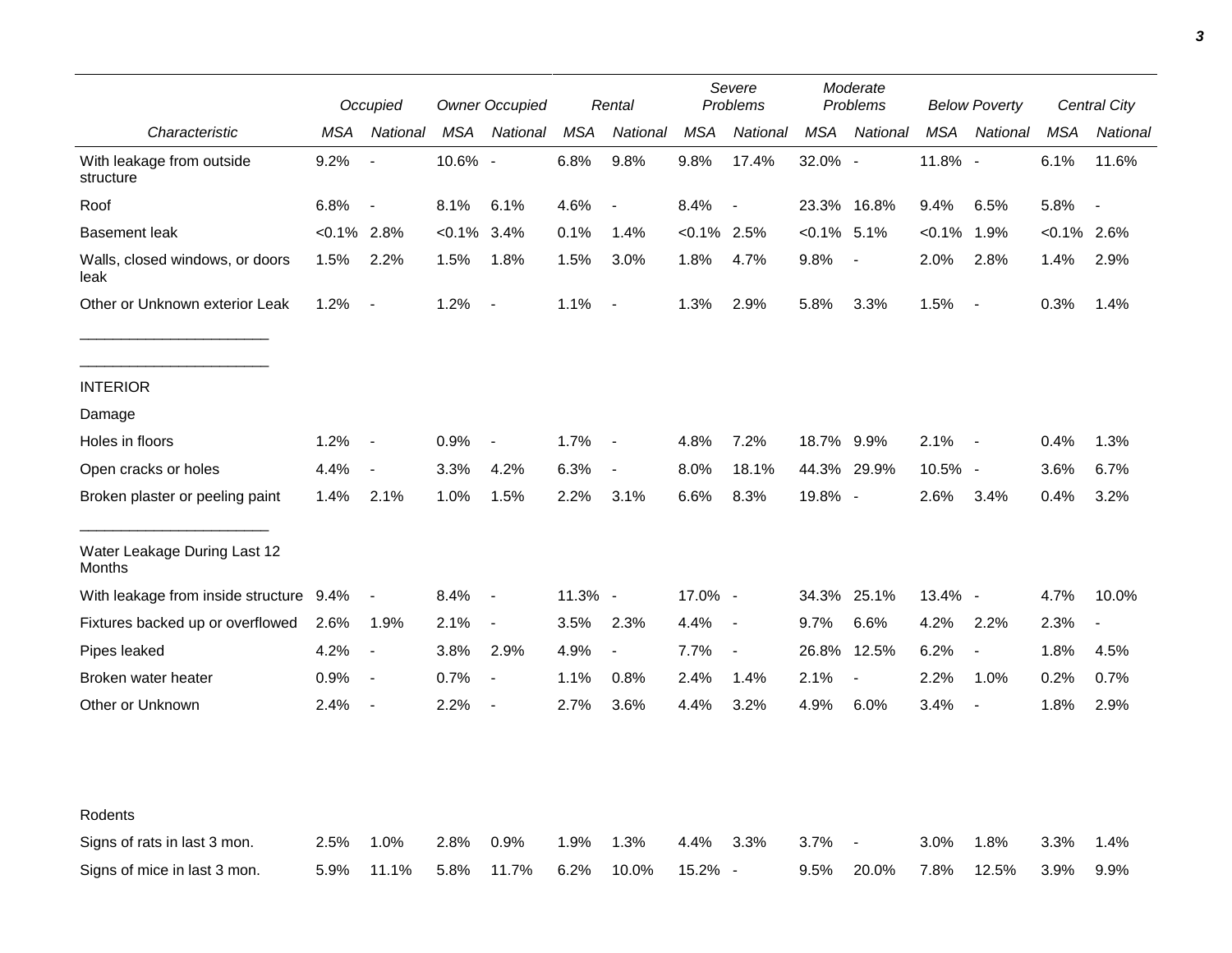|                                                           |             | Occupied                 |            | <b>Owner Occupied</b>    |                | Rental                   |                | Severe<br>Problems       |                | Moderate<br>Problems |                | <b>Below Poverty</b>     |                | Central City |
|-----------------------------------------------------------|-------------|--------------------------|------------|--------------------------|----------------|--------------------------|----------------|--------------------------|----------------|----------------------|----------------|--------------------------|----------------|--------------|
| Characteristic                                            | MSA         | National                 | <b>MSA</b> | National                 | <b>MSA</b>     | National                 | <b>MSA</b>     | National                 | <b>MSA</b>     | National             | <b>MSA</b>     | National                 | MSA            | National     |
| Signs of rodents, not sure which<br>kind in last 3 mon.   | 1.2%        | 0.6%                     | 0.5%       | $\overline{\phantom{a}}$ | 2.2%           | 0.8%                     | 3.8%           | 1.5%                     | 7.4%           | 1.6%                 | 4.9%           | 1.0%                     | 1.9%           | 0.7%         |
| Electrical                                                |             |                          |            |                          |                |                          |                |                          |                |                      |                |                          |                |              |
| No electrical wiring                                      | $< 0.1\%$ - |                          | 0.1%       | $\blacksquare$           | $< 0.1\%$ 0.2% |                          | $< 0.1\%$ 3.2% |                          | $< 0.1\%$ 0.1% |                      | $< 0.1\%$      | 0.3%                     | $< 0.1\%$ 0.1% |              |
| Exposed wiring                                            | 2.0%        | $\overline{\phantom{a}}$ | 1.8%       | 1.3%                     | 2.2%           |                          | 1.9%           | 6.2%                     | 10.1%          | 3.9%                 | 4.2%           | 2.5%                     | 1.5%           |              |
| Rooms without electric outlets                            | 0.7%        | $\overline{\phantom{a}}$ | 0.9%       | 0.6%                     | 0.3%           | 1.2%                     | $< 0.1\%$      | 6.5%                     | 2.8%           | 2.2%                 | 0.4%           | 1.4%                     | 1.2%           | 1.0%         |
| Fuses/breakers blown in last 3<br>mon.                    | 10.4% -     |                          | 11.4% -    |                          | 8.8%           | $\overline{\phantom{a}}$ | 12.9% -        |                          | 27.8%          | 15.1%                | 9.7%           | $\overline{\phantom{a}}$ | 7.4%           | 9.6%         |
| Sanitation                                                |             |                          |            |                          |                |                          |                |                          |                |                      |                |                          |                |              |
| Lacking complete kitchen facilities                       | 1.1%        | 1.7%                     | 0.4%       |                          | 2.1%           | 4.0%                     | 1.0%           | 8.4%                     | 46.9% -        |                      | 1.7%           | 3.3%                     | $< 0.1\%$      | 2.8%         |
| Lacking some or all plumbing<br>facilities                | 0.9%        | 1.3%                     | 0.5%       | 0.8%                     | 1.7%           | 2.1%                     | 61.2%          | $\overline{\phantom{a}}$ | $< 0.1\%$ 0.0% |                      | 2.1%           | $\overline{\phantom{a}}$ | 1.3%           | 1.8%         |
| Water not safe to drink                                   | 24.7%       | 8.3%                     | 19.8% 6.2% |                          | 33.0%          | 12.3%                    | 37.5%          | 14.7%                    | 29.0%          | 14.9%                | 38.0%          | 13.1%                    | 28.1%          | 10.1%        |
| Water stoppage in last 3 mon.                             | 2.9%        | 4.0%                     | 1.8%       | 3.5%                     | 4.7%           |                          | 18.4% 8.3%     |                          | 3.3%           | 9.4%                 | 5.6%           | ÷,                       | 4.4%           |              |
| No flush toilets working some time 1.5%<br>in last 3 mon. |             | 1.9%                     | 1.0%       | $\overline{\phantom{a}}$ | 2.5%           | 3.4%                     | 3.6%           | 5.7%                     | 10.6% -        |                      | 2.5%           | 3.4%                     | 1.0%           | 2.5%         |
| With sewage disposal breakdowns 1.5%<br>in last 3 mon.    |             | $\blacksquare$           | 1.2%       |                          | 2.1%           | $\overline{\phantom{a}}$ | 12.0% 3.7%     |                          | 4.1%           | 5.0%                 | 2.3%           | $\overline{\phantom{a}}$ | 2.3%           | 1.6%         |
| Septic tank, cesspool, chemical<br>toilet                 | 8.9%        | 19.6%                    |            | 10.5% 25.7%              | 6.1%           | 7.5%                     | 18.8% -        |                          | 16.3% -        |                      | 9.3%           | 14.7%                    | 0.8%           | 1.3%         |
| With septic tank or cesspool<br>breakdowns in last 3 mon. | 0.2%        | $\overline{\phantom{a}}$ | 0.1%       |                          | 0.5%           | 0.2%                     | 9.3%           | 0.8%                     | 0.9%           |                      | $< 0.1\%$ 0.4% |                          | $< 0.1\%$ -    |              |

## HEATING/FUEL

Main Heating Equipment

| Warm-air furnace          |                         | $81.5\%$ 64.1% 87.8% 67.9% 71.0% 56.7% 71.0% 47.8% 58.0% 39.1% 63.0% - |  |                                               |  |                        | 85.6% 62.8% |  |
|---------------------------|-------------------------|------------------------------------------------------------------------|--|-----------------------------------------------|--|------------------------|-------------|--|
| Steam or hot water system | $0.2\%$ 11.0% 0.1% 9.7% |                                                                        |  | $0.4\%$ 13.5% < $0.1\%$ 18.6% < $0.1\%$ 14.0% |  | 1.0% 10.9% <0.1% 15.6% |             |  |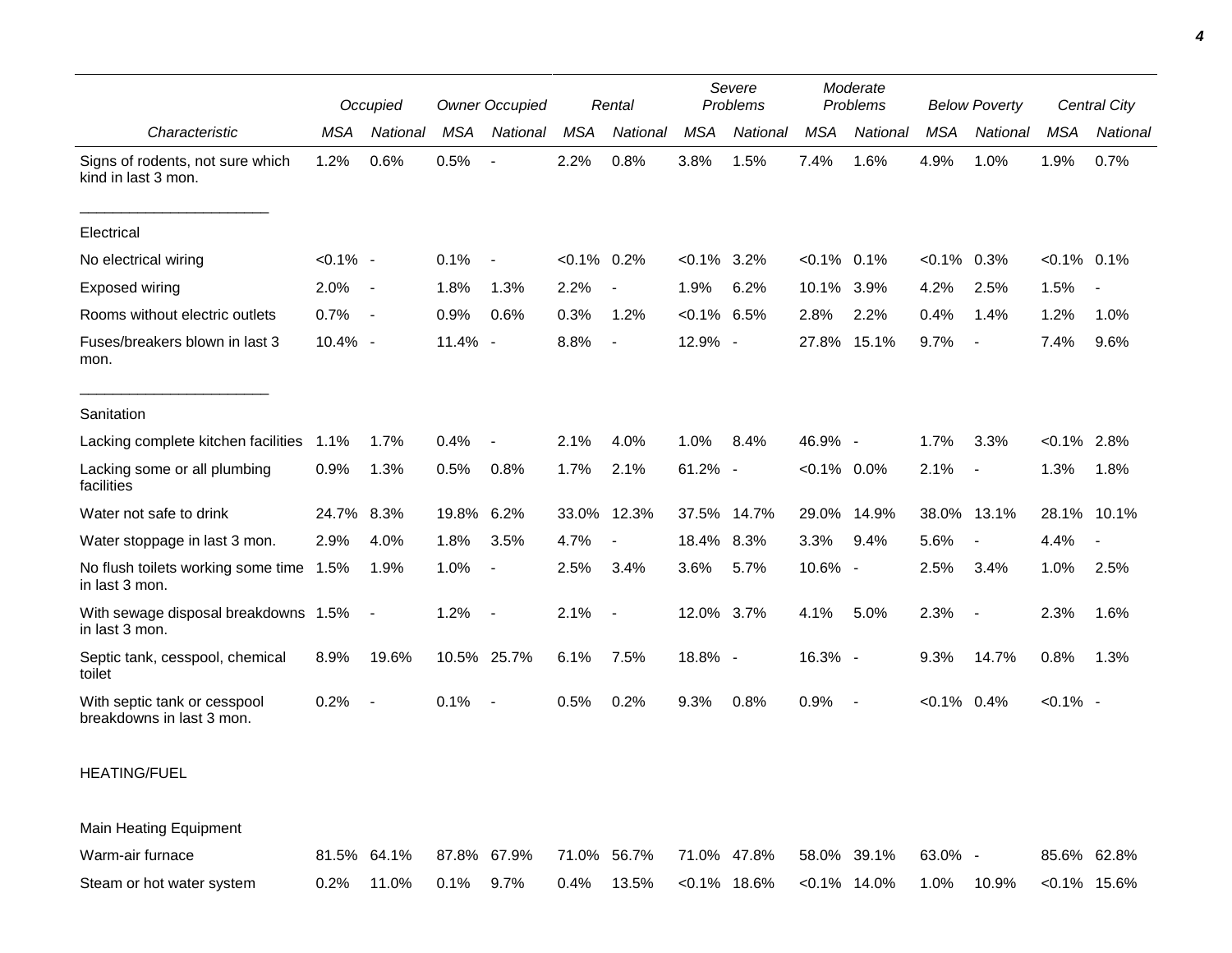|                                                         |                | Occupied                 |                | <b>Owner Occupied</b>    |                | Rental                   |                | Severe<br>Problems  |                | Moderate<br>Problems |                | <b>Below Poverty</b>     |                | Central City             |
|---------------------------------------------------------|----------------|--------------------------|----------------|--------------------------|----------------|--------------------------|----------------|---------------------|----------------|----------------------|----------------|--------------------------|----------------|--------------------------|
| Characteristic                                          | <b>MSA</b>     | <b>National</b>          | <b>MSA</b>     | National                 | <b>MSA</b>     | National                 | <b>MSA</b>     | National            | <b>MSA</b>     | National             | <b>MSA</b>     | National                 | <b>MSA</b>     | <b>National</b>          |
| Electric heat pump                                      | 1.6%           | 11.8%                    | 1.3%           | 12.9%                    | 2.1%           | 9.6%                     | $< 0.1\%$ 7.1% |                     | $< 0.1\%$      | 4.8%                 | 1.0%           | 9.7%                     | 1.6%           | 8.5%                     |
| Built-in electric units                                 | 1.1%           | 4.2%                     | 1.0%           | 2.6%                     | 1.2%           | 7.4%                     | 1.4%           | 5.2%                | 1.5%           | 5.6%                 | 1.7%           | 5.9%                     | 1.2%           | 3.9%                     |
| Floor, wall, or other built-in hot air<br>without ducts | 12.4% 3.9%     |                          | 7.4%           | 2.4%                     | 20.8%          | 6.9%                     | 21.1% 7.0%     |                     | 33.6%          | 5.6%                 | 26.7%          | 6.7%                     | 10.8% 5.2%     |                          |
| Room heaters with flue                                  | 0.3%           | 0.8%                     | 0.3%           | 0.7%                     | 0.5%           | 1.0%                     | $< 0.1\%$ 1.1% |                     | $< 0.1\%$      | $1.1\%$              | 0.1%           | 1.4%                     | 0.1%           | 0.6%                     |
| Room heaters without flue                               | 0.1%           | 1.0%                     | 0.1%           | 0.8%                     | 0.2%           | 1.2%                     | $< 0.1\%$ 2.5% |                     | 5.4%           | 25.2%                | 0.2%           | 2.2%                     | 0.1%           | 0.7%                     |
| Portable electric heaters                               | 1.2%           | $\overline{\phantom{a}}$ | 0.7%           | $\overline{\phantom{a}}$ | 1.9%           | $\blacksquare$           | 1.0%           | 3.9%                | 0.6%           | 2.0%                 | 3.0%           | $\overline{\phantom{a}}$ | 0.5%           | 1.4%                     |
| <b>Stoves</b>                                           | 0.4%           | 0.9%                     | 0.5%           | 1.2%                     | 0.1%           | 0.5%                     | 2.1%           | 4.0%                | 0.9%           | $\overline{a}$       | 0.3%           | 1.2%                     | $< 0.1\%$ 0.1% |                          |
| Fireplace with inserts                                  | 0.1%           | $\blacksquare$           | 0.1%           | $\overline{\phantom{a}}$ | $< 0.1\%$ -    |                          | $< 0.1\%$ 0.1% |                     | $< 0.1\%$      | 0.1%                 | 0.1%           | $\overline{\phantom{a}}$ |                | $< 0.1\%$ $< 0.1\%$      |
| Fireplace without inserts                               | 0.1%           | $\sim$                   | $< 0.1\%$ -    |                          | 0.1%           | $\blacksquare$           | $< 0.1\%$ 0.2% |                     | $< 0.1\%$ 0.1% |                      | 0.2%           | $\overline{\phantom{a}}$ |                | $< 0.1\%$ $< 0.1\%$      |
| Other                                                   | 0.5%           | $\overline{\phantom{a}}$ | 0.4%           | $\sim$                   | 0.7%           | 0.4%                     | $< 0.1\%$ 1.1% |                     | $<0.1\%$ 0.3%  |                      | 0.8%           | $\overline{\phantom{a}}$ | $< 0.1\%$ 0.3% |                          |
| No heating equipment                                    | 0.4%           | $\overline{\phantom{a}}$ | 0.2%           | $\overline{\phantom{a}}$ | 0.9%           | $\overline{\phantom{a}}$ | 3.5%           | 1.1%                | $< 0.1\%$      | $0.7\%$              | 1.8%           | 0.6%                     | 0.1%           | 0.7%                     |
| Cooking stove                                           | $< 0.1\%$ -    |                          |                | $< 0.1\% < 0.1\%$        | $< 0.1\%$ -    |                          | $< 0.1\%$ 0.2% |                     | $<0.1\%$ 0.3%  |                      | 0.1%           | $\overline{\phantom{a}}$ | $< 0.1\%$ 0.1% |                          |
| <b>Water Heating Fuel</b>                               |                |                          |                |                          |                |                          |                |                     |                |                      |                |                          |                |                          |
| Electricity                                             | 6.2%           | 41.3%                    | 5.2%           | 39.0%                    | 8.0%           | 45.7%                    | 6.2%           | 38.7%               | 2.6%           | 39.0%                | 9.1%           | 46.9%                    | 6.5%           | 31.9%                    |
| Gas, LP/bottled gas                                     | 93.7%          | 54.3%                    | 94.8% 56.6%    |                          |                | 92.0% 49.7%              | 93.8%          | 53.8%               | 97.4%          | 55.2%                | 90.9%          | 49.2%                    |                | 93.2% 62.8%              |
| Fuel oil                                                | $< 0.1\%$ 4.1% |                          | $< 0.1\%$ 4.0% |                          | $< 0.1\%$ 4.3% |                          | $< 0.1\%$ 6.5% |                     | $< 0.1\%$ 5.1% |                      | $< 0.1\%$ 3.6% |                          | $< 0.1\%$ 5.0% |                          |
| Kerosene or other liquid fuel                           | $< 0.1\%$ -    |                          | $< 0.1\%$ -    |                          | $< 0.1\%$ -    |                          |                | $< 0.1\%$ $< 0.1\%$ | $< 0.1\%$      | 0.1%                 | $< 0.1\%$ -    |                          | $< 0.1\%$ -    |                          |
| Other                                                   | $< 0.1\%$      | 0.4%                     | $< 0.1\%$ 0.4% |                          | $< 0.1\%$ -    |                          | $< 0.1\%$ 1.0% |                     | $< 0.1\%$      | 0.5%                 | $< 0.1\%$ 0.3% |                          | 0.3%           | $\overline{\phantom{a}}$ |
| Clothes Dryer(,000)                                     | 1,073          | 93,052                   | 779            | 72,397                   | 294            | 20,655                   | 12             | 1,139               | 12             | 2,344                | 112            | 9,825                    | 128            | 21,908                   |
| Have Clothes Dryer                                      | 82.5% -        |                          | 95.4% -        |                          | 60.7% -        |                          | 60.6% -        |                     | 43.0%          | 56.8%                | 57.8% -        |                          | 76.1% -        |                          |
| Electricity                                             | 19.0%          | 78.1%                    | 17.8%          | 76.4%                    |                | 22.1% 84.0%              | 16.3%          | 78.9%               | 13.5%          | 82.5%                | 16.1% 82.1%    |                          |                | 25.1% 74.3%              |
| Gas, LP gas (liquid propane)                            |                | 81.0% 21.8%              | 82.2%          | 23.5%                    |                | 77.8% 15.8%              | 83.7%          | 21.0%               |                | 86.5% 17.5%          |                | 83.7% 17.8%              | 74.9%          | 25.6%                    |
| Other                                                   | $< 0.1\%$ -    |                          |                | $< 0.1\%$ $< 0.1\%$      | 0.1%           |                          | $< 0.1\%$ 0.1% |                     |                | $< 0.1\%$ $< 0.1\%$  | 0.2%           |                          | $< 0.1\%$ 0.1% |                          |

Heating Problems

\_\_\_\_\_\_\_\_\_\_\_\_\_\_\_\_\_\_\_\_\_\_\_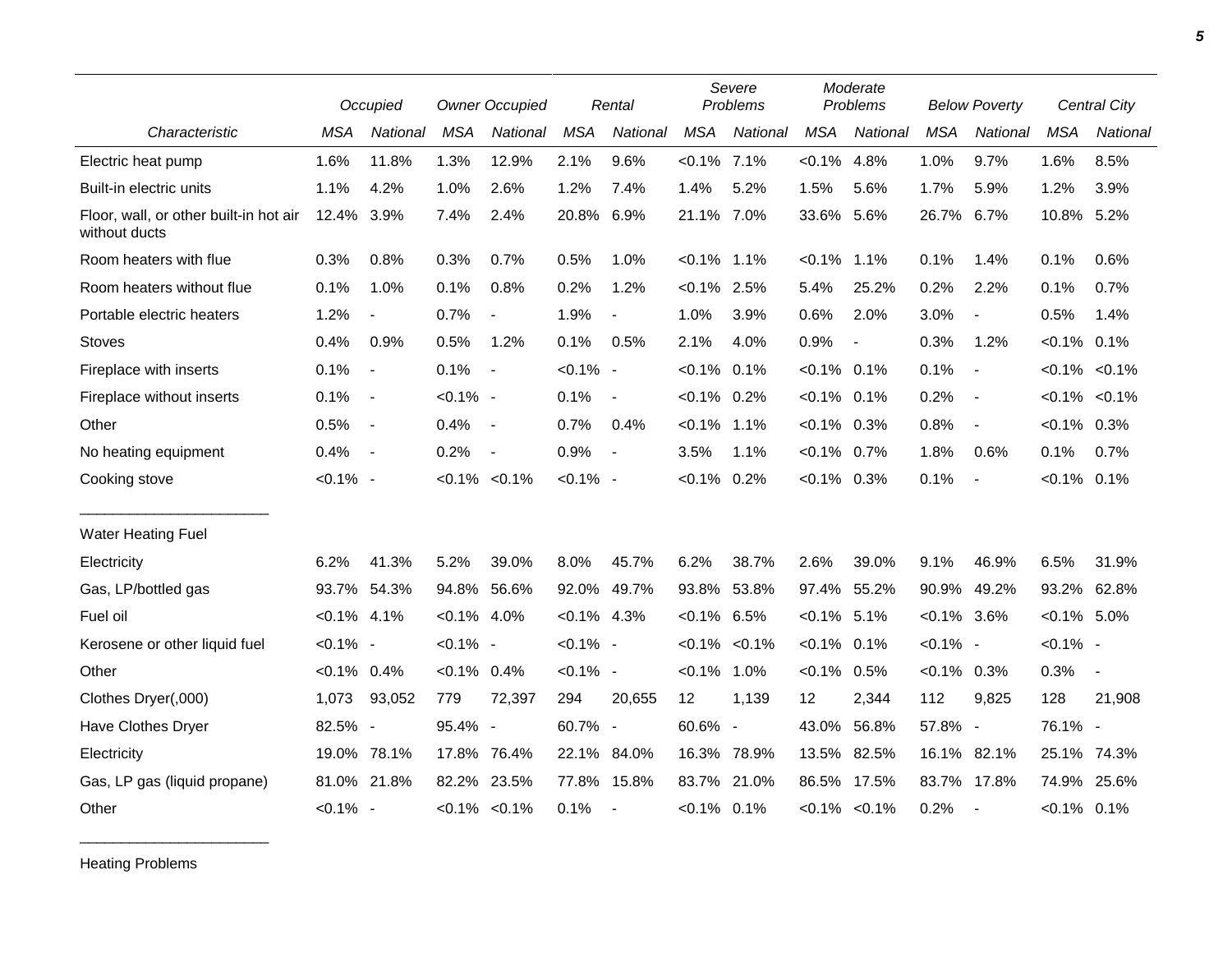|                                                             |                | Occupied                 |                | <b>Owner Occupied</b>    |                | Rental                   |                | Severe<br>Problems       |                | Moderate<br>Problems         |            | <b>Below Poverty</b>     |                | Central City             |
|-------------------------------------------------------------|----------------|--------------------------|----------------|--------------------------|----------------|--------------------------|----------------|--------------------------|----------------|------------------------------|------------|--------------------------|----------------|--------------------------|
| Characteristic                                              | MSA            | National                 | <b>MSA</b>     | National                 | <b>MSA</b>     | National                 | <b>MSA</b>     | National                 | <b>MSA</b>     | National                     | <b>MSA</b> | National                 | MSA            | National                 |
| Uncomfortably cold for 24 hours or 8.1%<br>more last winter |                | $\blacksquare$           | 6.4%           | $\overline{a}$           | 11.7% -        |                          | 44.9% -        |                          | 22.2%          | $\overline{\phantom{a}}$     | 11.9% -    |                          | 6.6%           | 10.1%                    |
| Heating equipment breakdowns                                | 2.1%           | $\blacksquare$           | 1.3%           | 1.9%                     | 3.4%           | $\blacksquare$           | 38.5% -        |                          | 5.7%           | 4.1%                         | 4.3%       | $\overline{\phantom{a}}$ | 1.0%           | 3.0%                     |
| Other causes                                                | 5.4%           | $\overline{\phantom{a}}$ | 5.0%           | $\overline{a}$           | 6.0%           | $\blacksquare$           | 8.2%           | 11.0%                    | 15.4%          | $\overline{\phantom{a}}$     | 6.6%       | 8.0%                     | 4.7%           | 6.0%                     |
| Utility interruption                                        | 0.2%           | 1.9%                     | 0.2%           | 2.3%                     | 0.3%           | 1.1%                     | 1.2%           | 1.5%                     | 0.7%           | 1.9%                         | 0.2%       | 1.6%                     | $< 0.1\%$      | 1.1%                     |
| Inadequate heating capacity                                 | 1.1%           | $\blacksquare$           | 0.9%           | $\overline{\phantom{a}}$ | 1.3%           | 2.0%                     | 5.6%           | 3.9%                     | 5.7%           | $\qquad \qquad \blacksquare$ | 2.2%       | $\overline{\phantom{a}}$ | 1.1%           | 1.7%                     |
| Inadequate insulation                                       | 1.0%           | $\overline{\phantom{a}}$ | 0.6%           | $\overline{\phantom{a}}$ | 1.8%           | $\overline{\phantom{a}}$ | 6.2%           | 3.1%                     | 8.2%           | 5.0%                         | 1.5%       | 2.0%                     | 1.6%           | $\overline{\phantom{a}}$ |
| Cost of heating                                             | 1.8%           | 1.0%                     | 1.7%           | 1.0%                     | 2.0%           | 1.1%                     | $< 0.1\%$      | 1.7%                     | 1.4%           | 2.8%                         | 2.4%       | 1.3%                     | 0.9%           | $\blacksquare$           |
| Other                                                       | 1.7%           | 1.3%                     | 2.0%           | 1.2%                     | 1.2%           | 1.6%                     | 4.2%           |                          | 0.9%           | 3.2%                         | 0.7%       | 1.8%                     | 1.6%           | $\blacksquare$           |
| SELECTED PHYSICAL<br><b>PROBLEMS</b>                        |                |                          |                |                          |                |                          |                |                          |                |                              |            |                          |                |                          |
| Severe Physical Problems(,000)                              | 20             | 2,103                    | 6              | 907                      | 13             | 1,196                    | 20             | 2,103                    |                |                              | 7          | 522                      | 3              | 909                      |
| Severe physical problems                                    | 1.5%           | 1.8%                     | 0.8%           | 1.2%                     | 2.7%           | $\blacksquare$           | 100%           | $\overline{\phantom{a}}$ |                |                              | 3.7%       | $\overline{\phantom{a}}$ | 1.5%           | 2.7%                     |
| Plumbing                                                    | 0.9%           | 1.2%                     | 0.5%           | 0.8%                     | 1.7%           | 2.1%                     | 61.2% -        |                          |                |                              | 2.1%       | $\overline{\phantom{a}}$ | 1.3%           | 1.8%                     |
| Heating                                                     | 0.6%           | $\overline{\phantom{a}}$ | 0.3%           | $\blacksquare$           | 1.0%           | $\overline{\phantom{a}}$ | 37.7%          | 28.6%                    |                |                              | 1.5%       | 1.1%                     | 0.1%           | 0.8%                     |
| Electric                                                    | $< 0.1\%$ 0.1% |                          | $< 0.1\%$ 0.1% |                          | $< 0.1\%$ -    |                          | $< 0.1\%$ 3.1% |                          |                |                              | $< 0.1\%$  | 0.1%                     | $< 0.1\%$ -    |                          |
| Hallways                                                    | $< 0.1\%$ 0.0% |                          | $< 0.1\%$ 0.0% |                          | $< 0.1\%$ 0.0% |                          | $< 0.1\%$ 0.0% |                          |                |                              | $< 0.1\%$  | 0.0%                     | $< 0.1\%$ 0.0% |                          |
| Upkeep                                                      | $< 0.1\%$ -    |                          | $< 0.1\%$ -    |                          | $< 0.1\%$ -    |                          | 2.9%           | $\blacksquare$           |                |                              | $< 0.1\%$  | 0.1%                     | 0.1%           |                          |
| Moderate Physical Problems(,000)                            | 29             | 4,126                    | 9              | 1,568                    | 20             | 2,558                    |                |                          | 29             | 4,126                        | 10         | 1,170                    | $\overline{c}$ | 1,628                    |
| Moderate physical problems                                  | 2.2%           | 3.6%                     | 1.1%           | 2.1%                     | 4.2%           | 6.6%                     |                |                          | 100%           | $\blacksquare$               | 5.3%       | 7.3%                     | 1.4%           | 4.9%                     |
| Plumbing                                                    | 0.1%           | $\blacksquare$           | 0.1%           | $\blacksquare$           | 0.2%           |                          |                |                          | 6.0%           | $\qquad \qquad \blacksquare$ | $< 0.1\%$  | 0.4%                     | $< 0.1\%$      | 0.3%                     |
| Heating                                                     | 0.1%           | 0.9%                     | 0.1%           | 0.8%                     | 0.2%           | 1.1%                     |                |                          | 5.4%           | 25.2%                        | 0.2%       | 2.1%                     | 0.1%           | 0.7%                     |
| Upkeep                                                      | 1.0%           | 1.6%                     | 0.4%           | $\overline{\phantom{a}}$ | 2.1%           | 3.7%                     |                |                          | 46.9% -        |                              | 1.7%       | 2.9%                     | $< 0.1\%$      | 2.6%                     |
| Hallways                                                    | $< 0.1\%$      | 0.0%                     | $< 0.1\%$      | 0.0%                     | $< 0.1\%$      | 0.0%                     |                |                          | $< 0.1\%$ 0.0% |                              | $< 0.1\%$  | 0.0%                     | $< 0.1\%$ 0.0% |                          |
| Kitchen                                                     | 0.9%           | $\overline{\phantom{a}}$ | 0.5%           | $\blacksquare$           | 1.7%           | $\blacksquare$           |                |                          |                | 41.8% 28.2%                  | 3.4%       | 2.3%                     | 1.3%           | 1.6%                     |

\_\_\_\_\_\_\_\_\_\_\_\_\_\_\_\_\_\_\_\_\_\_\_